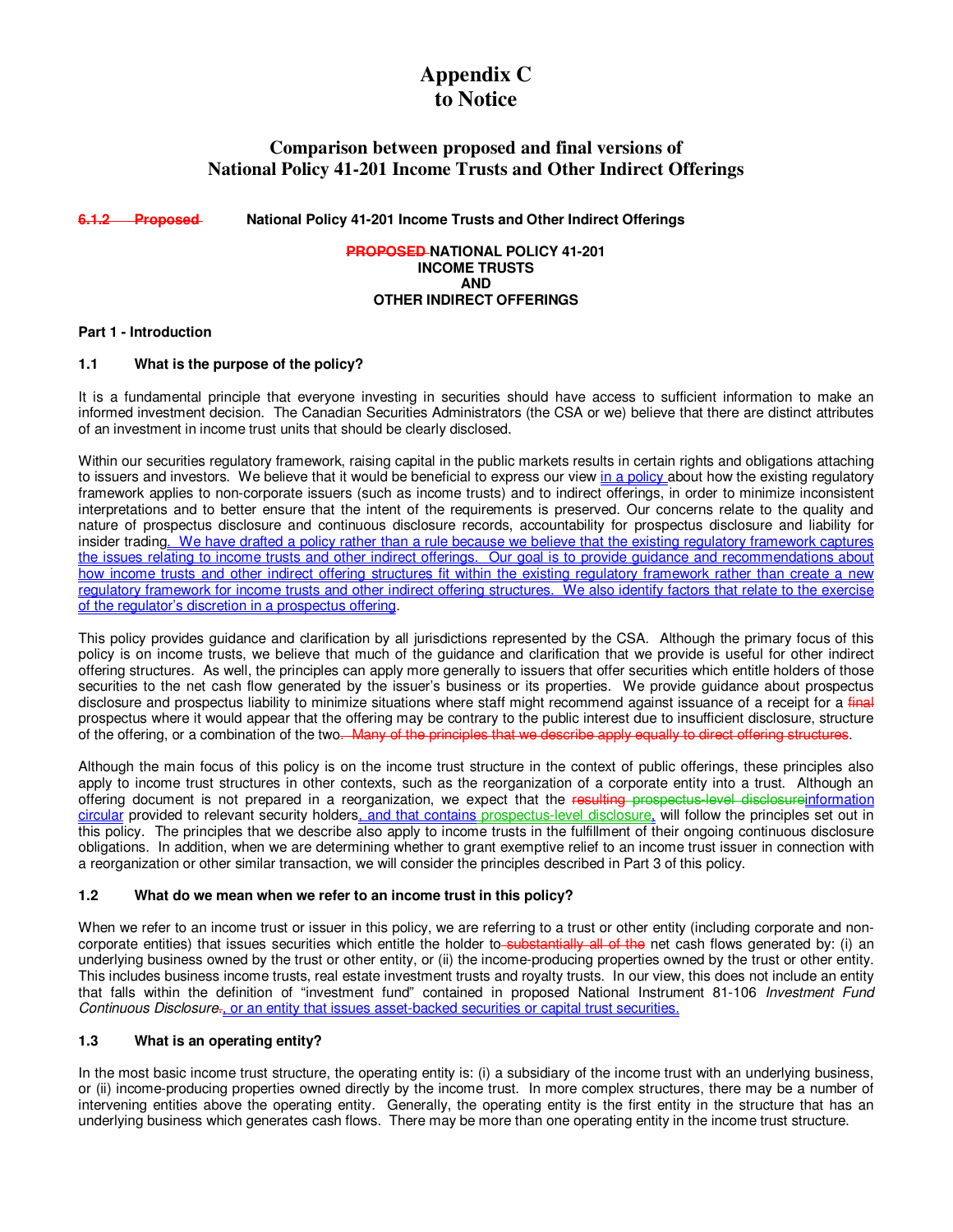In addition to identifying the operating entity, it is also important to understand the operating entity's business. In some cases, its business is to own, operate and produce revenues from its assets. In other cases, its business is to own an interest in a joint venture or to derive a revenue stream from holding a portfolio of investments or financial instruments.

## **1.4 How is an income trust structured?**

Typically, an income trust holds a combination of debt and equity or royalty interests in an entity owning or operating a business ating entity). Substantially all of the net. Net cash flows that are generated by the operating entity's business are distributed to the income trust. The income trust then distributes that cash flow to its investors (referred to as unitholders or investors).

An income trust focuses on the ownership and management of assets of the operating entity. The principal purpose of the income trust is to distribute cash generated by the operating entity to its unitholders.

Often the pre-offering owners (referred to as owners or vendors) of the operating entity (or its predecessors) sell less than their entire interest in the operating entity to the income trust. Through their retained ownership interest, the vendors participatehave a role in what the distributions of the operating entity's net income will be.

## **1.5 What is an income trust offering?**

In a typical income trust offering, an income trust is created to distribute units to the public. The proceeds that the income trust raises are used to acquire debt and equity or royalty interests in the operating entity, or interests in income producing properties. We view the income trust offering as a form of indirect offering. Instead of offering their securities directly to the public, the vendors sell their interests in the operating entity to the income trust. The income trust purchases those interests with proceeds that it raises through its offering of units to the public. The interests in the operating entity that the income trust acquires are thus indirectly offered to the public. Through their direct investment in units of the income trust, unitholders hold an indirect interest in the operating entity.

By issuing units under a prospectus, the income trust becomes a reporting issuer (or equivalent) under applicable securities laws. The operating entity typically remains a non-reporting issuer.

## **1.6 How does an indirect offering differ from a direct offering?**

In a conventional direct offering, interests in the operating entity are offered to the public through a public distribution of the operating entity's securities. By contrast, in an indirect offering, interests in the operating entity are not offered directly to the public but are instead acquired by a separate entity (for example, an income trust or its subsidiary). The securities of this separate entity, such as units of a trust, are offered to the public under a prospectus. The issuer applies the proceeds of the offering to satisfy the purchase price of the interests in the operating entity.

In a direct initial public offering (IPO), an issuer may choose to finance the acquisition of another business with proceeds raised under the offering. In that scenario, the issuer and the vendors of the business are generally arm's- length parties. This differs from the structure of an indirect offering, such as the initial public offering by most income trusts, where the income trust and the vendors of the business are not arm's- length parties.

In an indirect offering, the vendors negotiate the terms of the purchase of the business by the income trust, and are also involved in the negotiation of the terms of the public offering with the underwriter(s).

If vendors initiate or are involved in the *initial* public offering process, we believe that they are effectively accessing the capital markets themselves. We consider them to be non-arm's length vendors. This fact gives rise to the concerns that we describe in Part 4. VendorsNon-arm's length vendors that are involved in a non-IPOfollow-on offering process are also effectively accessing the capital markets through an indirect offering, and the concerns that we describe in Part 4 are equally applicable.

## **Part 2 - Prospectus disclosure**

We describe below certain unique attributes of income trusts that we expect to be included in prospectus disclosure. We would likerecommend that these attributes, and the offering generally, to be described in a simple, clear and readable manner to ensure that investors understand the nature of their investment.

## **A. Distributable cash**

## **2.1 What is distributable cash?**

Distributable cash generally refers to the net cash generated by the income trust's businesses or assets that is available for distribution, at the discretion of the income trust, to the income trust's unitholders. The cash that is available to an income trust for distribution per unit varies with the operating performance of the income trust's business or assets, its capital requirements, and the number of units outstanding.

## **2.2 Does an income trust's distributable cash provide an investor with a consistent rate of return?**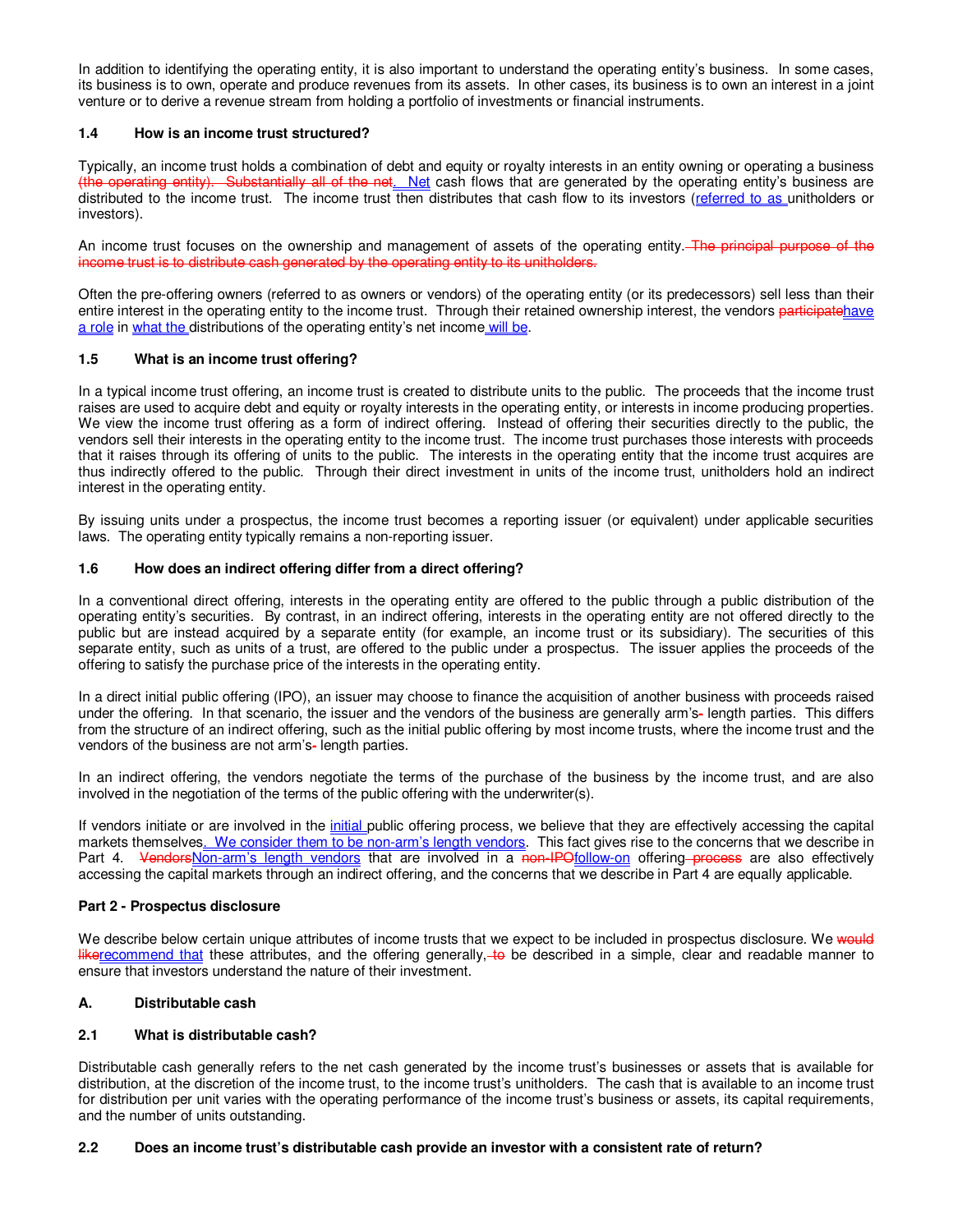No. In many ways, investing in an income trust is more like an investment in an equity security rather than in a debt security. A fundamental characteristic that distinguishes income trust units from traditional fixed-income securities is that the income trust does not have a fixed obligation to make payments to investors. In other words, it has the ability to reduce or suspend distributions if circumstances warrant (see section 2.3 below for further details). The trust's ability to consistently make distributions to unitholders will fluctuate depending on the operations of the operating entity or the performance of the income trust's assets (such as income-producing real estate properties or oil- and gas-producing properties).

Unlike an issuer of a fixed-income security, an income trust does not promise to return the initial purchase price of the unit bought by the investor on a certain date in the future. Investors who choose to liquidate their holdings would generally do so by selling their unit(s) in the market-at the prevailing market price.

In addition, unlike interest payments on an interest-bearing debt security, income trust cash distributions are, for Canadian tax purposes, composed of different types of payments (portions of which may be fully or partially taxable or may constitute nontaxabletax-deferred returns of capital). The composition for tax purposes of those distributions may change over time, thus affecting the after-tax return to investors. Therefore, a unitholder's rate of return over a defined period may not be comparable to the rate of return on a fixed-income security that provides a "return on capital" over the same period. This is because a unitholder in an income trust may receive distributions that constitute a "return of capital" to some extent during the period. Returns on capital are generally taxed as ordinary income or as dividends in the hands of a unitholder. Returns of capital are generally non-taxable to a unitholder (buttax-deferred (and reduce the unitholder's cost base in the unit for tax purposes).

## 2.3 How do the distribution policies of the income trust and the operating entity affect an investor's rate of return?

The distribution policy of the income trust generally stipulates that payments that the income trust receives from the operating entity (such as interest payments on the debt and dividends paid to common shareholders) will be distributed to unitholders. The distribution policy of the operating entity will generally stipulate that distributions to the income trust will be restricted if the operating entity breaches its covenants with third-party lenders (such as maintaining specified financial ratios or satisfying its interest and other expense obligations). Other operating entity obligations such as funding employee incentive plans or funding capital expenditures will frequently rank in priority to the operating entity's obligations to the income trust. In addition, the operating entity, or the income trust, might retain a portion of available distributable cash as a reserve. Funds in this reserve may be drawn upon to fund future distributions if distributable cash generated is below targeted amounts in any period.

## **2.4 What cover page disclosure do we expect about distributable cash?**

To ensure that the information described in sections 2.1, 2.2 and 2.3 is adequately communicated to investors, we recommend that issuers include language on the prospectus cover page substantively similar to the following would be helpfulon the prospectus cover page:

The pricing of the units has been determined, in part, based on the estimate of distributable cash for the year endedA return on your investment in • on page •-is not comparable to the return on an investment in a fixed-income security. The recovery of your initial investment is at risk, and the anticipated return on your investment is based on many performance assumptions. Although the income trust intends to make distributions of its available cash to unitholdersyou, these cash distributions are not assured may be reduced or suspended. The actual amount distributed will depend on numerous factors including the operating entity's financial performance, debt covenants and obligations, working capital requirements, future capital requirements and, if applicable, the deductibility for tax purposes of interest payments on the debt of the operating entity [these details can be tailored according to the specific set of circumstances in each transaction]. The: [insert a discussion of the principal factors particular to this specific offering that could affect the predictability of cash flow to unitholders]. In addition, the market value of the units may deterioratedecline if the income trust is unable to meet its cash distribution targets in the future, and that deterioration may be materialdecline may be significant.

It is important for you to consider the particular risk factors that may affect the industry in which you are investing, and therefore the stability of the distributions that you receive. See, for example, \*\*\*, under the section "Risk Factors". [insert specific cross-reference to principal factors that could affect the predictability of cash flow to unitholders.] This section also describes the issuer's assessment of those risk factors, as well as the potential consequences to you if a risk should occur.

The after-tax return from an investment in units to unitholders subject to Canadian income tax will depend, in part, the composition for tax purposes of distributions paid by the income trust (portions of which may be fully or partially taxable or may constitute non-taxable returns of capital). The composition for tax purposes of those distributionscan be made up of both a return on and a return of capital. That composition may change over time, thus affecting theyour after-tax return<del> to unitholders. The estimated portion of your<u>. [If a forecast has been prepared, include specific</u></del> disclosure about the estimated portion of the investment that will be taxed as a return on capital is • and the estimated portion that will be taxed as return of capital-is •.] Returns on capital are generally taxed as ordinary income or as dividends in the hands of a unitholder. Returns of capital are generally non-taxable to a unitholder (buttax-deferred (and reduce the unitholder's cost base in the unit for tax purposes).

An investment in the units is subject to a number of risks that should be considered by an investor. See "Risk Factors"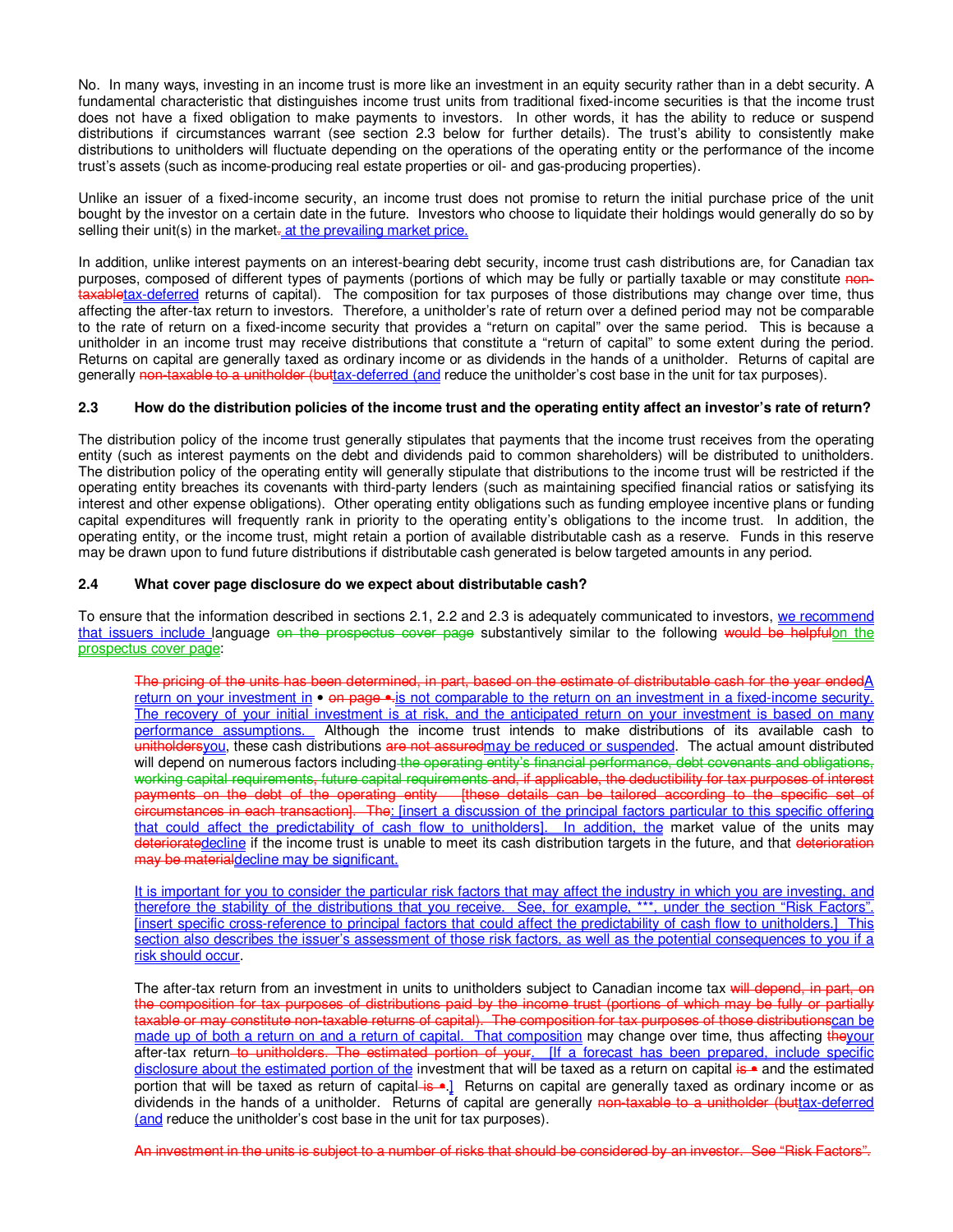## **B. Distributable cash – non-GAAP measures**

## **2.5 What disclosure do we expect about the income trust's estimate of its distributable cash?**

Distributable cash is often presented in a manner, and based on financial measures, that is not prescribed by generally accepted accounting principles (GAAP). Frequently, income trusts refer to "EBITDA" (earnings before interest, taxes, depreciation and amortization) and "adjusted EBITDA" as being relevant measures of their performance (on the basis that investors are concerned primarily with cash flow). Income trusts frequently derive their distributable cash estimates from these amounts. In presenting adjusted EBITDA, income trusts commonly make and incorporate assumptions about how the operating entity's business will be conducted post-offering. These include assumptions about capital expenditures, financing costs and administrative expenses, resulting in a distributable cash figure. Therefore, we expect any assumptions made to be clearly explained.

We remind issuers to refer to the guidelines contained in CSA Staff Notice 52-303306 – *Non-GAAP EarningsFinancial Measures*.

## **C. Short-termMaterial debt**

## **2.6 Why are we concerned about the operating entity's short-termmaterial debt?**

We are concerned about debt obligations that are renewable within 5 years or less that incurred by the operating entity has negotiated with persons other than the income trust (referred to as short-term debt). Those obligations typically rank before the operating entity's obligations to the income trust and, consequently, to or other entity that rank before unitholders' entitlement to receive distributable cash. Although many non-income trust issuers have similar, or less conservative, capital structures, we are particularly concerned about the sensitivity of income trusts to cash flows. Specifically, we are concerned about reductions in distributions that might arise from increases in interest charges on floating-rate debt, a breach of financial covenants, a refinancing on less advantageous terms, or a failure to refinance.

## **2.7 What disclosure do we expect about short-termmaterial debt?**

We expect the principal terms of the operating entity's short-termmaterial debt to be included in the income trust's prospectus. This would include the following information about the debt:

- (a) the principal amount and the anticipated amount to be outstanding when the offering is closed,
- (b) the term and interest—rate (including whether the rate is fixed or floating),
- (c) the term at which the debt is renewable, and the extent to which that term could have an impact on the ability to distribute cash,
- (d) the priority of the debt relative to the securities of the operating entity held by the income trust,
- (e) any security granted by the income trust to the lender over the operating entity's assets, and
- (f) any other covenant(s) that could restrict the ability to distribute cash.

## **2.8 Are agreements relating to the operating entity's short-termmaterial debt considered to be material contracts of the income trust?**

We consider that in most cases, agreements relating to the operating entity's short-termmaterial debt that have been negotiated with a lender other than the income trust, will be material contracts if terms of those agreements have a direct correlation with the anticipated cash distributions. For example, distributions from the operating entity to the income trust may be restricted if the operating entity fails to maintain certain covenants under a credit agreement. If the agreement contains terms that have a direct correlation with the anticipated cash distributions, and will be entered into on or about closing, we expect it to be listed as a material contract in the prospectus. We also expect a copy of that the material agreement to be filed on SEDAR upon its execution.

## **2.9 Do we expect the income trust to include a separate risk factor about short-termthe material debt?**

Yes. We expect the income trust to include a separate risk factor about the operating entity's short-termmaterial debt in the income trust's prospectus. We recommend that the risk factor include a discussion of the following points:

- (a) the need for the operating entity borrower to refinance its short-term the debt when the term of that debt expires,
- (b) the potential negative impact on distributable cash if the debt is replaced by new debt that has less favourable terms,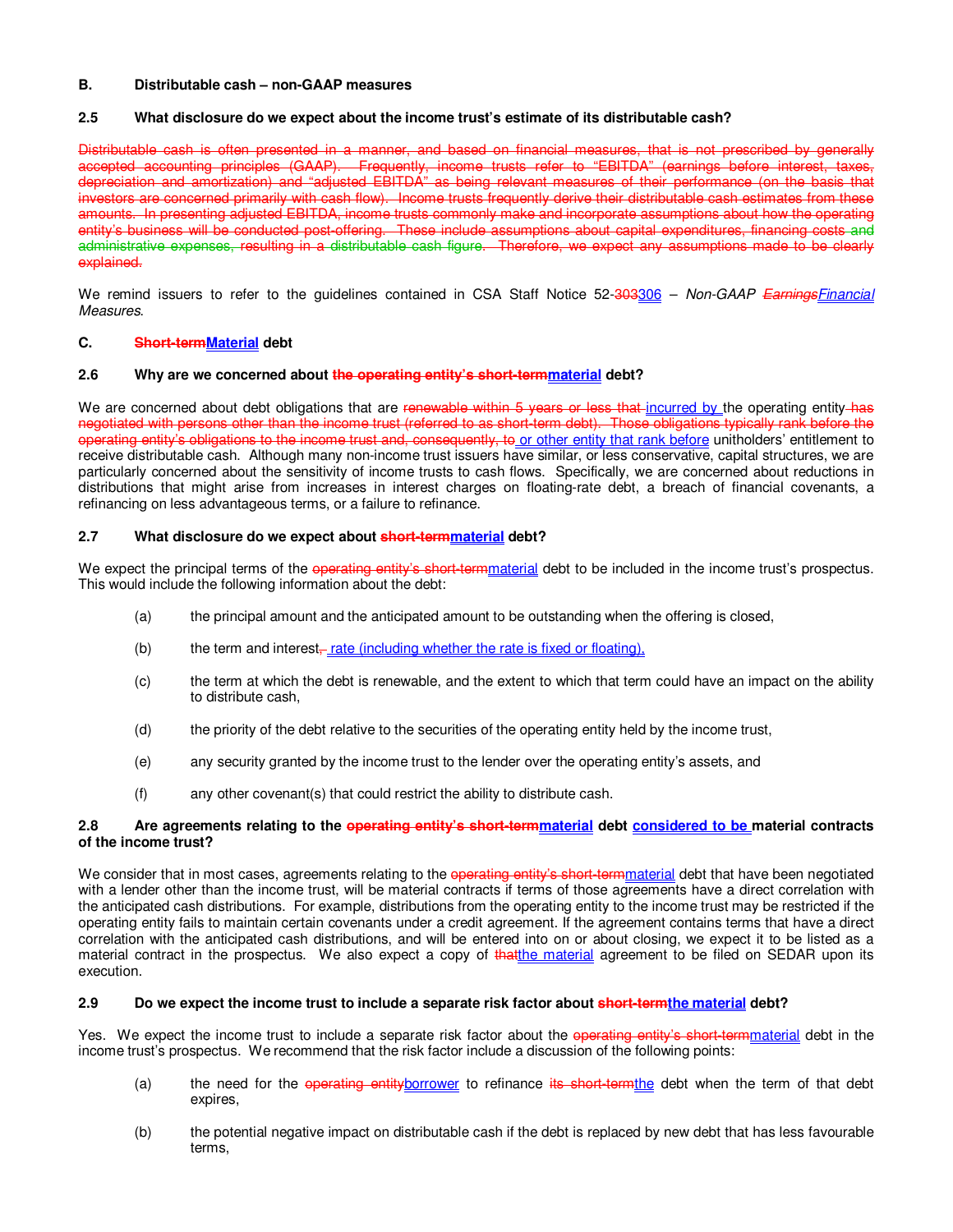- (c) the impact on distributable cash if the operating entity borrower cannot refinance the debt, and
- (d) the fact that distributions from the operating entity to the income trust may be restricted if the operating entityborrower fails to maintain certain covenants under the credit agreement (such as a failure to maintain certain customary financial ratios).

## **D. Stability ratings**

## **2.10 What is a stability rating?**

A stability rating is an opinion of an independent rating agency about the relative stability and sustainability of an income trust's cash distribution stream. Standard & Poor's (S&P's) and Dominion Bond Rating Services (DBRS) currently provide stability ratings on Canadian income trusts. A stability rating reflects the rating agency's assessment of an income trust's underlying business model, and the sustainability and variability in cash flow generation in the medium to long-term. The objective of these stability ratings is to compare the stability of rated Canadian income trusts with one another-within a particular sector or industry.

## **2.11 Does an income trust need to obtain a stability rating?**

No. However, the CSA believes that stability ratings offered by rating agencies, such as S&P's and DBRS, can provide useful information to investors.

We believe that choosing to invest in income trust units is, in substance, a decision to purchase the cash flow generated by the operating entity. The presentation of distributable cash in an income trust prospectus is often the best measure available to an investor of the issuer's potential to generate and distribute cash. However, as discussed in this policy, we are concerned that the use of non-GAAP measures by income trust issuers makes it difficult or impossible for investors to compare income trusts. Therefore, it is difficult to compare the risk of investing in one income trust relative to the risk of investing in another. We believe that stability ratings can supplement the presentation of distributable cash in the prospectus to provide an independent opinion on the ability of an income trust to meet its distributable cash targets consistently over a period of time relative to other rated Canadian income trusts within a particular sector or industry.

## 2.12 Do we expect an income trust to disclose whether it has or has not received a stability rating?

Yes. We expect the income trust to state on the prospectus cover page whether it has or has not received a stability rating. If an income trust chooses not to obtain a stability rating, we recommend that the income trust describe on the prospectus cover page its reasons for choosing not to obtain a rating. **2.13 What disclosure do we expect about an income trust's stability rating?**

As described above, if If an income trust has received a stability rating, we expect the rating to be described on the cover page of the prospectus. To assist investors, we recommend that the income trust explain within the prospectus that a stability rating. We expect the income trust to include disclosure about the rating in accordance with section 10.8 of Ontario Securities Commission Form 41-501F1 *Information Required in a Prospectus* (or its successor), section 10.8 of Schedule 1 *Information Required in a Prospectus* to Quebec's regulation entitled Policy Statement No. Q-28 *General Prospectus Requirements* (or its successor), or section 8.7 of Form 44-101F3 *Short Form Prospectus* (or its successor). We recommend that this disclosure explain that a rating measures an income trust's stability-stability relative to other rated Canadian income trusts rather than relative to all income trusts. We expect the explanation to be substantively similar to the following:within a particular sector or industry. We also remind issuers of their statutory obligation to make timely disclosure of any material change in their affairs, which would include any change in a stability rating that constitutes a material change.

• has assigned a stability rating of • to the Units. The rating is based on a rating scale developed by •, which characterizes the stability of cash distribution streams. •'s stability analysis encompasses the variability and sustainability of a cash distribution stream in the medium to long-term with a single stability rating of • through •. Variability in the distribution stream refers to changes in the distribution from period to period over a business cycle, while sustainability of the distribution stream refers to the length of time that distributions can likely be made. Together, these two characteristics are referred to by • as the stability profile of the issuer. The stability rating scale is organized such that a rating of • signifies the lowest level of cash distribution variability and the highest level of cash distribution sustainability, while a rating of • signifies the highest level of variability and the highest amount of uncertainty in the sustainability of the cash distribution stream. A rating is not a recommendation to buy, sell or hold any security, and may be subject to revision or withdrawal at any time by •.

## **E. Determination of unit offering price**

**2.142.13What disclosure do we expect about the determination of the price of an income trust's units?**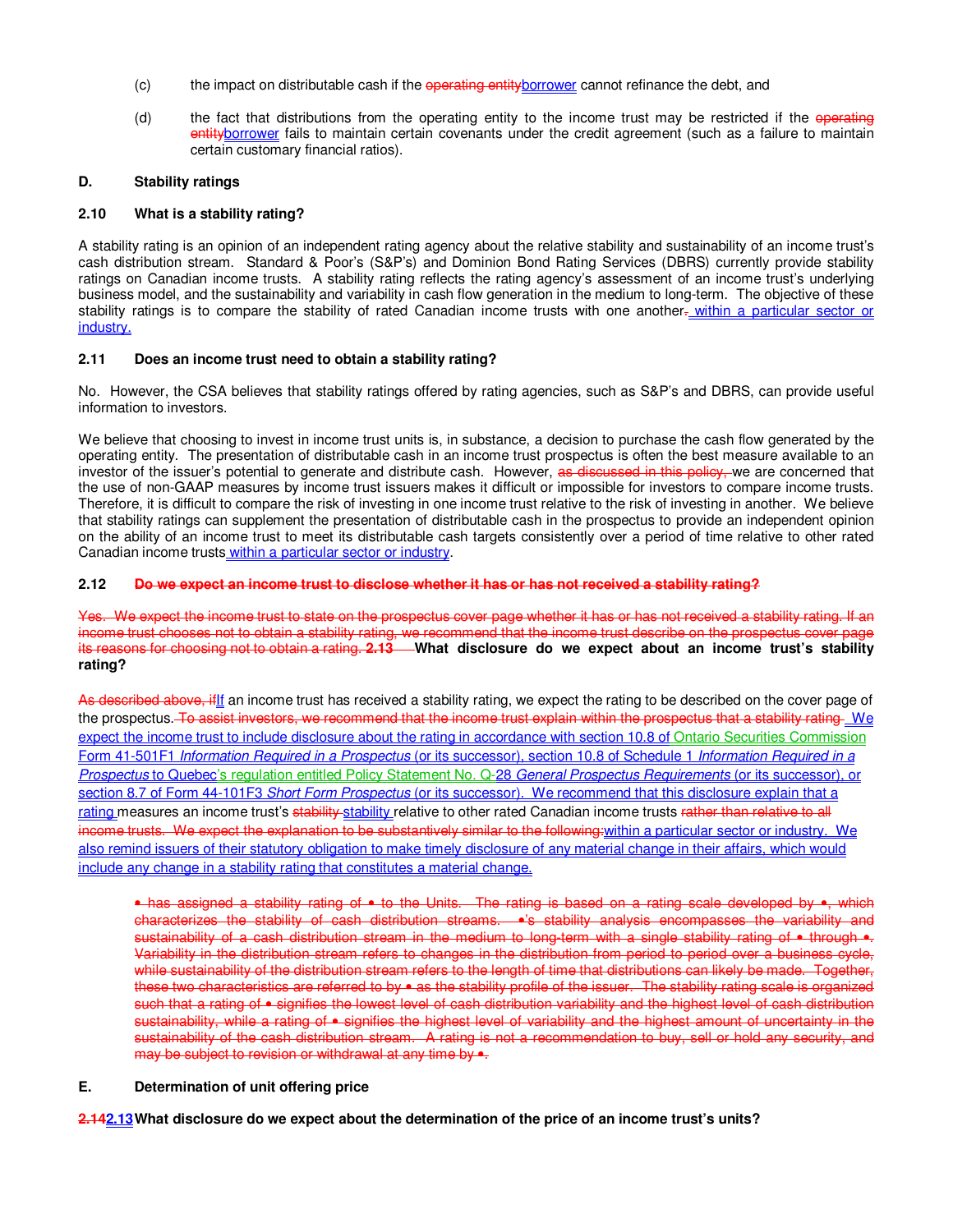We do not currently ask that income trusts obtain a third-party valuation of the operating entity interests to be acquired (unless that valuation is otherwise required under securities legislation). However, if a third-party valuation is obtained in an initial public offering, we expect the income trust to describe the valuation in the prospectus and to file the text of the valuation on SEDAR. We expect the description to identify the parties involved, the principal variables and assumptions used in the valuation (particularly those which could, if adversely altered, cause a deterioration in the value of the issuer's investment). If no thirdparty valuation is obtained, we expect the prospectus to disclose that fact and to state that the value was determined solely through negotiation between the operating entity security holders and the underwriter(s).

## **F. Executive compensation**

#### **2.152.14What disclosure do we expect the income trust to provide about executive compensation for the operating entity?**

We believe that the executive compensation of the operating entity's executives is important information for investors. We expect the income trust to provide that information in its prospectus as thoughif the operating entity is a subsidiary of the income trust at the time that a *final-receipt* for the prospectus is issued. We also remind issuers of their obligation under securities legislation to provide unitholders with executive compensation disclosure on a continuousan ongoing basis.

## **2.162.15What disclosure do we expect about the income trust's management contracts and management incentive plans?**

We believe that the material terms of management contracts and management incentive plans are relevant information for investors if terms of those contracts or plans have an impact on distributable cash. For example, if the term "distributable cash" is defined in a unique way in a management contract, we expect that term of the contract to be described. A further example would be information about why an issuer has decided to use an external management company rather than retain an internal management structure or, conversely, why an issuer has internalized management. We expect disclosure about those contracts and plans to be included in the prospectus. If those contracts and plans have not been finalized, we expect the anticipated material terms to be described in the prospectus.

## **2.172.16Do we expect management contracts and management incentive plans to be filed on SEDAR?**

We expect the material contracts and plans referred to in section 2.162.15 to be filed on SEDAR. If those material contracts and plans have not been finalized before filing the final-prospectus, we expect the income trust to provide an undertaking from the income trust and the operating entity to the securities regulatory authorities that those contracts and plans will be filed as soon as practicable after execution. We also remind issuers of their statutory obligation to make timely disclosure of any material change in their affairs, which would include any material change to prospectus disclosure about executive compensation.change in executive compensation that constitutes a material change.

## **G. Risk factors**

## **2.17 General**

We remind issuers of their obligation to disclose all relevant risk factors relating to the offering in the prospectus. recommend that the description include the principal factors related to this specific offering that could affect the predictability of cash flow distributions to unitholders. We also recommend that issuers assess the likelihood of a risk occurring as well as the potential consequences to a unitholder if a risk should occur. Relevant risk factors can include risks relating to the operating entity business, the potential inapplicability to unitholders of certain corporate law rights and remedies, the potential inapplicability of insolvency and restructuring legislation in the trust context, and other factors relevant to income trusts and other indirect offerings that we have described in this policy.

## **Part 3 - Continuous disclosure**

## **Reporting obligations relating to the operating entity**

## **3.1 What continuous disclosure do we expect about the operating entity?**

We believe that an income trust's performance and prospects depend primarily on the performance and operations of the operating entity. To make an informed decision about investing in an income trust's units, an investor generally needs comprehensive information about the operating entity, including: (i) the operating entity's interim and annual financial statements together with corresponding management discussion and analysis for those periods, (ii) complete business disclosure about the operating entity of the scope expected in an annual information form, and (iii) press releases and material change reports about any material changes in the business, operations or capital of the operating entity.

In addition, if the operating entity is a party to a "related party transaction" as defined in Ontario Securities Commission Rule 61- 501 *Insider Bids, Issuer Bids, Going Private Transactions and Related Party Transactions* (Rule 61-501) and in the CVMQ's regulation entitled Policy Statement No. Q-27 *Protection of Minority Securityholders in the Course of Certain Transactions* (Q-27) (and any successor to Q-27), compliance with those rules will be expected.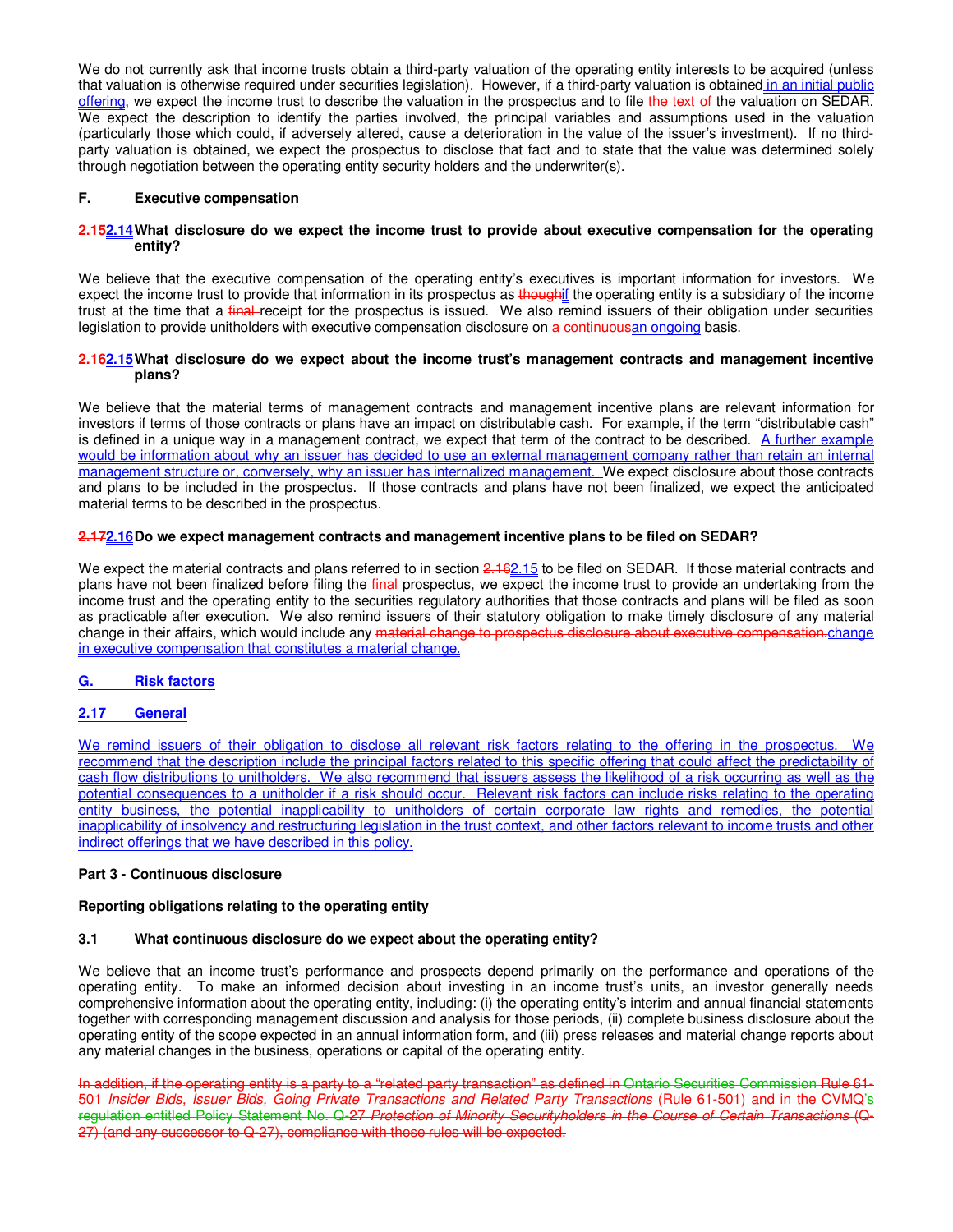To the extent the securities legislation in some CSA jurisdictions is ambiguous about whether the disclosure described above about the operating entity is required by a reporting issuer that is an income trust or other non-corporate entity, we expect the issuer to file an undertaking with the regulatory authorities prior to receiving a receipt for a final prospectus. We expect the undertaking to provide that while the issuer is a reporting issuer:

- (i) in complying with its reporting issuer obligations, the income trust will treat the operating entity as a subsidiary of the income trust; however, if generally accepted accounting principles prohibit the consolidation of financial information of the operating entity and the income trust, we expect that, for as long as the operating entity (andincluding any of its significant business interests) represents a significant asset of the income trust, the income trust will provide unitholders with separate financial statements for the operating entity (andincluding information about any of its significant business interests), and
- $(i)$  the income trust will obtain a commitment from the operating entity to comply with Rule 61-501 and Q-27, as applicable, as if the operating entity were a reporting issuer and the income trust's unitholders held directly those securities of the operating entity which are held directly or indirectly by the income trust, and(iii) the income trust will annually certify that it has complied with this undertaking, and file the certificate on SEDAR concurrently with the filing of its annual financial statements.

We recognize that there are circumstances where the income trust does not have direct access to the operating entity's financial information. For example, in situations where the income trust holds less than a 50% interest in an operating entity, it may be difficult for the income trust to have direct access to that operating entity's financial information. In those types of scenarios, we expect the income trust to ensure that it can follow the guidance described in this section 3.1 either through terms of the acquisition agreement or otherwise.

## **3.2 Comparative financial information**

Most income trusts are the continuation of an existing business that was previously operated under a different legal form (for example, a corporation). We believe that the change in legal form does not alter the substance of the business operations and therefore does not prevent an income trust from presenting comparative financial information for the underlying business during its initial interim and annual periods.

In situations where the transfer of the operating business into an income trust is accounted for at carrying amounts, we expect the income trust to provide complete financial statements with comparative figures that also reflect the operations of the business under the previous legal entity.

Recognizing that the legal structure of the entity has changed, and to ensure the continuity and the comparability of the periods presented for the statements of operations and cash flows, an income trust may want to present, using columns: (i) the results of the reporting period relating to the previous legal entity prior to the inception of the trust, (ii) the results of the reporting period from the creation of the income trust to the balance sheet date, and (iii) the results for the complete reporting period that would represent the aggregate of the results of (i) and (ii) on a pro forma basis. We expect the results for the complete reporting period to be shown in the financial statements. The information for the period prior to and after the creation of the income trust .<br>may be shown within, or in the notes to, the financial statements.

For those acquisitions accounted for by the purchase method, we expect income trusts to provide comparative financial information for the predecessor business in their interim and annual MD&A. Examples of relevant comparative information would include, but would not be limited to, the following:

- Revenues/Salesrevenues/sales,
- Gost of Salescost of sales.
- Gross Margingross margin.
- General and Administrative Expenses, andgeneral and administrative expenses, and
- Net Incomenet income.

In situations where the transfer of the operating business into an income trust is accounted for at carrying amounts, we expect the income trust to provide complete financial statements with comparative figures that also reflect the operations of the business under the previous legal entity.

Where an issuer may believe that providing comparative information would not be appropriate, such as in certain situations where the income trust is formed as a result of multiple acquisitions, we encourage the issuer to engage in discussions with the relevant securities regulatory authority(ies) prior to filing the applicable continuous disclosure document(s).

## **3.3 Recognition of intangible assets**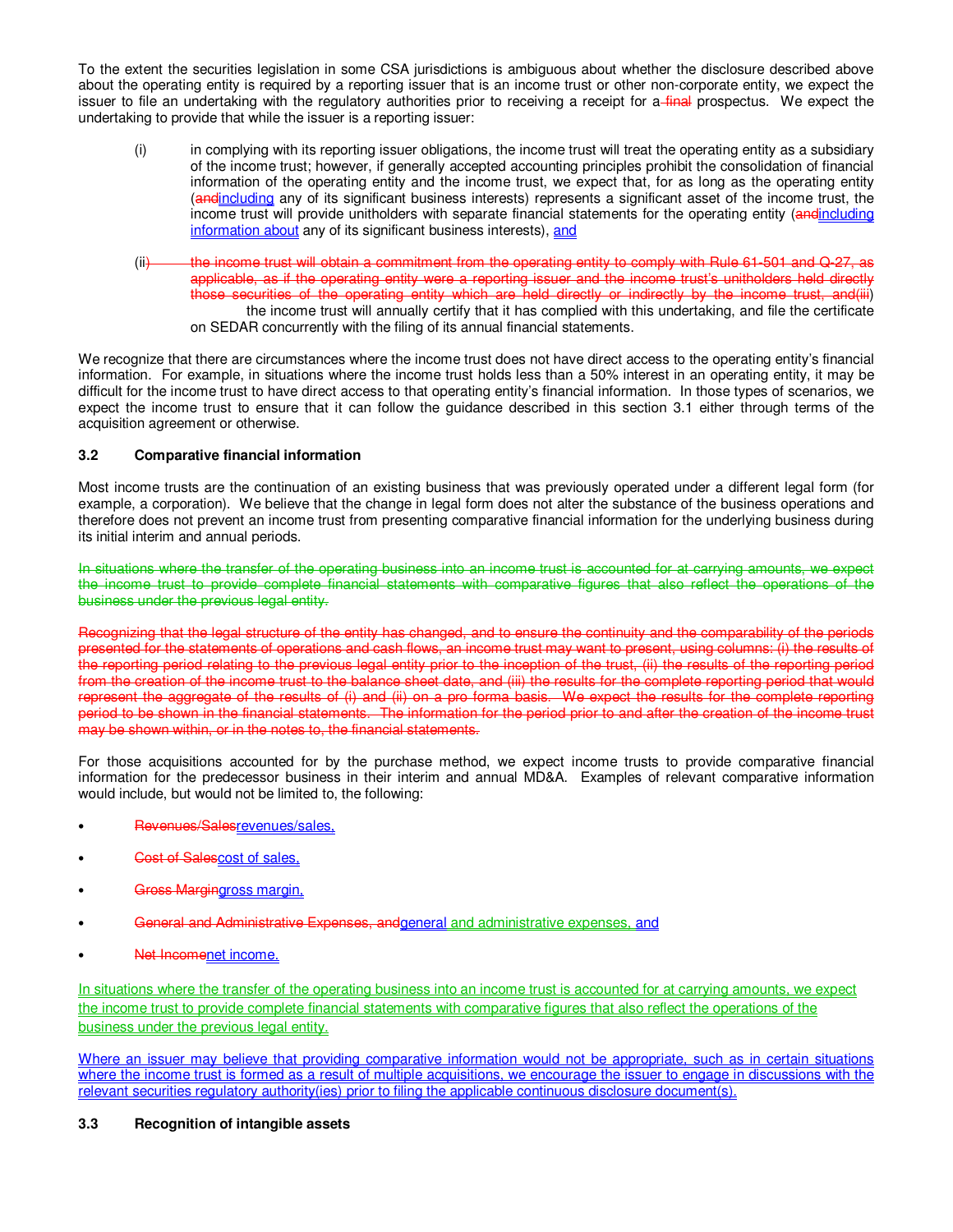We remind income trust issuers that GAAP requires the appropriate recognition of all intangible assets on acquisitions to be accounted for under the purchase method. We encourage income trusts to provide a description of the method used to value the intangible assets in the offering document, so that investors may assess the objectivity of the valuation process.

## 3.4 Are "insiders" of the operating entity also insiders of the income trust for purposes of insider reporting **obligations?**

Consistent with our belief that the performance and prospects of the income trust depend on the performance and prospects of the operating entity, we believe each person who would be an "insider" (as that term is defined in applicable securities legislation) of the operating entity if the operating entity were a reporting issuer should comply with insider reporting requirements as if that person were also an insider of the trust.

To the extent the securities legislation in certain CSA jurisdictions is ambiguous about whether insiders of the operating entity are also insiders of the income trust or other non-corporate entity, that issuer is expected to file an undertaking with the regulatory authorities prior to receiving a receipt for a final prospectus. We expect the undertaking to provide that for so long as the income trust is a reporting issuer, the income trust will take the appropriate measures to require each person who would be an insider of the operating entity if the operating entity were a reporting issuer to:  $(i)$  file insider reports about trades in units of the income trust (including securities which are exchangeable into units of the trust), and (ii) comply with statutory prohibitions against insider trading. The income trust is expected to annually certify in the certificate described in section 3.1(iii) above that it has complied with this undertaking.

We are concerned that additional persons that may possess material undisclosed information about the income trust may: (i) not fall within the definition of "insider" (as that term is defined in applicable securities legislation) or (ii) not be caught by the undertaking. As a result, there may be situations where we will request that additional undertakings be provided. The income trust will need to obtain the contractual commitments from the persons and entities in order to comply with these undertakings.

Recent amendments to securities legislation in Alberta deem insiders of operating entities and management companies to be insiders of the income trust. Until similar clarifications are adopted in other jurisdictions, we will continue to expect income trusts to provide the undertaking described above.

## **3.5 Management's discussion and analysis (MD&A)**

## **3.5.1 Risks and uncertainties**

We recommend that an income trust disclose, in its interim and annual MD&A, the specific risks and uncertainties relating to the operations of the underlying operating entity or the income trust's assets, as applicable, and the potential impact of those risks and uncertainties on future distributions of the income trust.

## **3.5.2 Discussion of distributed cash**

Although most income trusts intend to make distributions of their available cash to unitholders, these cash distributions are not assured. The actual amount distributed depends on numerous factors, including the operating entity's financial performance, debt covenants and obligations, working capital requirements and future capital requirements. It is important for unitholders to have information about the distributed cash that they receive, including whether the issuer borrowed amounts to finance the distribution, and whether distributions include amounts other than a return on capital. We therefore recommend that an issuer disclose in its interim and annual MD&A: (i) the source(s) of funding for distributions made in the current period to unitholders (such as cash generated by operations, borrowed funds, etc.), (ii) the breakdown between return on and return of capital for distributed cash, if available, and (iii) where applicable, a comparison between the expected distributable cash figure disclosed in the initial public offering document or circular, as applicable, and actual distributed cash.

## **Part 4 - Prospectus liability**

## **4.1 What is the regulatory framework?**

The central element of the prospectus system is the requirement that disclosure of all material facts relating to the offered securities and the issuer be provided so that investors can make informed investment decisions.

Although the prospectus serves a role in marketing securities, from a regulatory perspective, it is also a disclosure document that can give rise to liability. To provide discipline on prospectus disclosure, and to protect the integrity of the Canadian public markets, securities legislation imposes liability on certain persons involved in a public offering for any misrepresentation (as defined in applicable securities legislation) in a prospectus. Specifically, where a prospectus contains a misrepresentation, investors have the right to either rescind their purchases or to claim damages from the issuer or selling security holder that sold the securities, every director of the issuer, any promoters of the issuer, the underwriter(s) and certain other parties. Each of those parties (including each selling security holder) is jointly and severally liable for the damages experienced by investors as a result of the misrepresentation(s). We note that although "selling security holder" is not defined under applicable securities laws, the term is generally considered to mean persons who are selling securities of the class being distributed under the prospectus.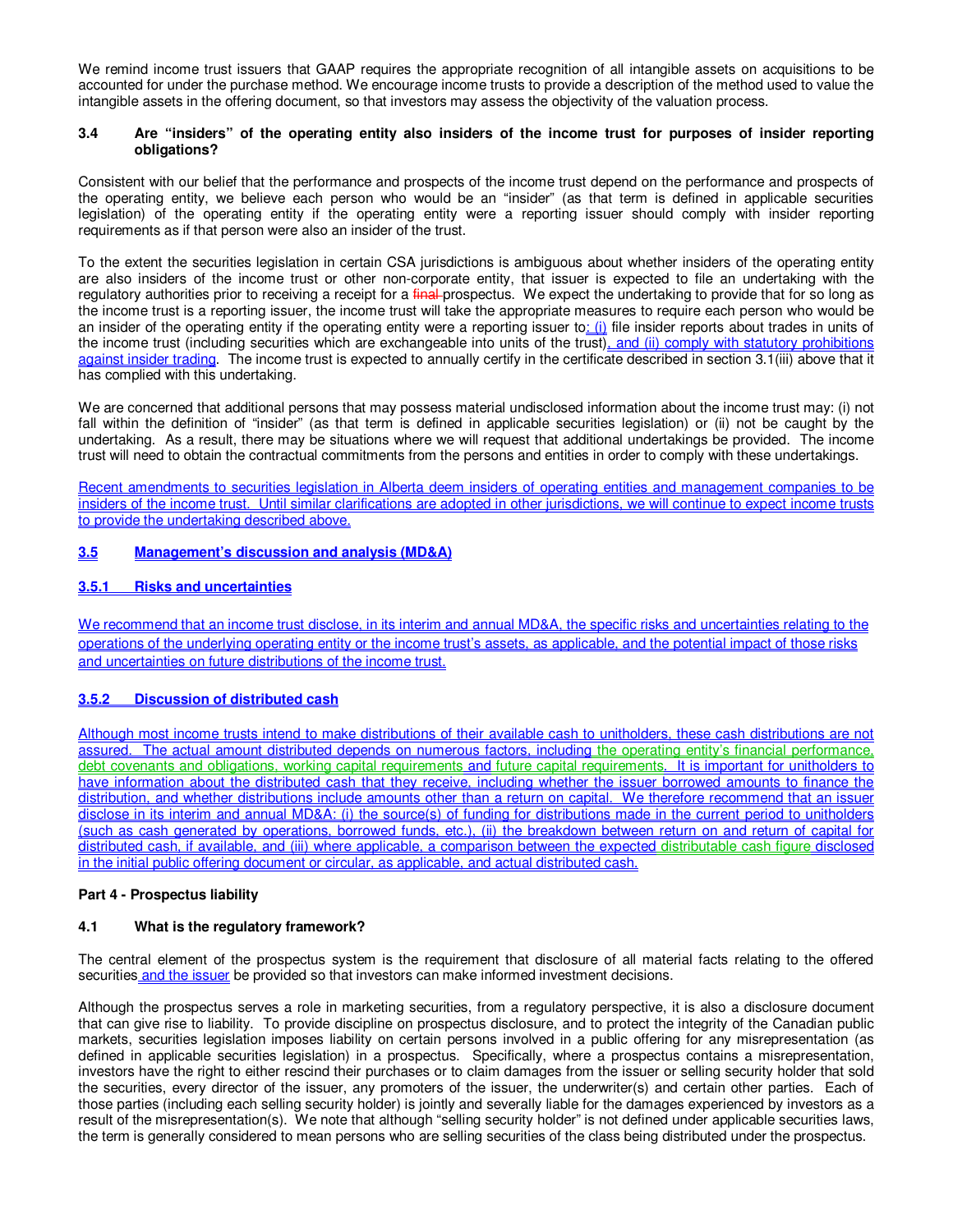## **4.2 How does the regulatory framework about prospectus liability apply to indirect offerings?**

In an indirect offering, the issuer uses the proceeds to acquire a business (and perhaps to repay indebtedness), and the disclosure (including financial disclosure) in the prospectus describes both the acquired business and the issuer. The proceeds are not retained by the issuer, and any prospectus misrepresentation that adversely affects the value of the acquired business may diminish the issuer's ability to satisfy a damages claim.

An underwriter's statutory liability in an indirect offering is the same as it is in a conventional direct offering. Underwriters sign a certificate about the disclosure contained in the issuer's prospectus and are potentially liable for a misrepresentation in the prospectus.

With respect to prospectus liability, what is different in the context of an indirect offering is that the former owners of the operating entity (referred to as vendors) who sell their ownership interests in the operating entity to the issuer and who are effectively accessing the public markets to liquidate their holdings, are not generally considered to be "selling security holders" within the meaning of securities legislation, as they are not selling the securities being offered under the prospectus. As a result, vendors who indirectly receive part of the proceeds of the offering in exchange for their operating entity interests do not (unless they qualify as promoters, which issue is addressed below) have statutory liability for a prospectus misrepresentation as they would if their operating entity security interests had been distributed directly to the public. Vendors of businesses to conventional issuers undertaking a direct offering would also not be considered "selling security holders" although they indirectly receive offering proceeds. However, as noted above, we believe those circumstances differ from an indirect offering because access to the public markets is being initiated primarily not by those vendors but by the issuer.

## **4.3 Promoter liability**

## **4.3.1 What is the meaning of promoter?**

Persons that are promoters of an issuer within the meaning of securities legislation are required to sign the issuer's prospectus in that capacity. As a consequence, those persons assume joint and several liability for prospectus misrepresentations up to a maximum amount equal to the gross proceeds of the offering. The term "promoter" is defined differently in provincial securities legislation across the CSA jurisdictions. It is not defined in the *Securities Act* (Quebec), and a broad approach is taken in Quebec with respect to examining those persons who would be considered promoters. We believe that a vendor that receives, directly or indirectly, a significant portion of the offering proceeds as consideration for services or property in connection with the founding or organizing of the business of an income trust issuer, is a promoter and should sign the prospectus in that capacity.

## **4.3.2 What constitutes the "business" of the income trust issuer?**

In the context of indirect offerings, there appears to be uncertainty about whether the "business of an issuer", as that phrase is often used in the definition of "promoter" in some of the CSA jurisdictions, refers to the business of the issuer (the income trust) or to the business of the operating entity. More specifically, the question is whether the test depends on a person's involvement in the founding, organization or substantial reorganization of the operating entity's business, or whether involvement in the founding, organization, or substantial reorganization of the income trust itself will qualify a person as a promoter.

We believe that in most cases, the business of the income trust issuer is primarily to complete the public offering and to acquire the operating entity interest. Therefore, we generally focus on a person's involvement in the founding, organization, or substantial reorganization of the income trust itself.

We also believe that any person who initiated or took part in the formation, organization or substantial reorganization (as those terms are often used in the definition of "promoter") of the operating entity would not cease to be a promoter under the offering solely due to use of an indirect offering structure. The relationship between the income trust and the operating entity is not sufficiently at arm's- length to support this result. The question of whether a person takes part in the founding, organizing or substantial reorganizing of the income trust's business and of the operating entity's business is one of fact. Therefore, we would expect this determination to be made by the income trust and the underwriter(s) after reviewing the relevant facts.

## 4.3.3 What disclosure do we expect about the implications of the operating entity being identified as a promoter?

Where the operating entity signs the prospectus as promoter but the vendors are retaining no interest, or only a nominal interest, in the operating entity upon closing of the offering, the right to claim damages from the operating entity for misrepresentations offers limited or no additional benefit to investors. This is because all or a substantial majority of the interests in the operating entity are acquired by the income trust. Therefore, we expect the prospectus to describe that, despite the operating entity's statutory liability for a misrepresentation in the prospectus, there will be little or no practical benefit to investors who choose to exercise those rights against the operating entity. This is because a successful judgment would result in a deterioration of the operating entity's value (frequently the sole asset of the income trust) and a resulting decline in the value of the investor's securities. It is also likely that the operating entity would have a limited ability to satisfy the claim.

We believe this type of disclosure would be helpful to investors who may not understand the implications of the operating entity being identified as a promoter of the income trust, as is often the case.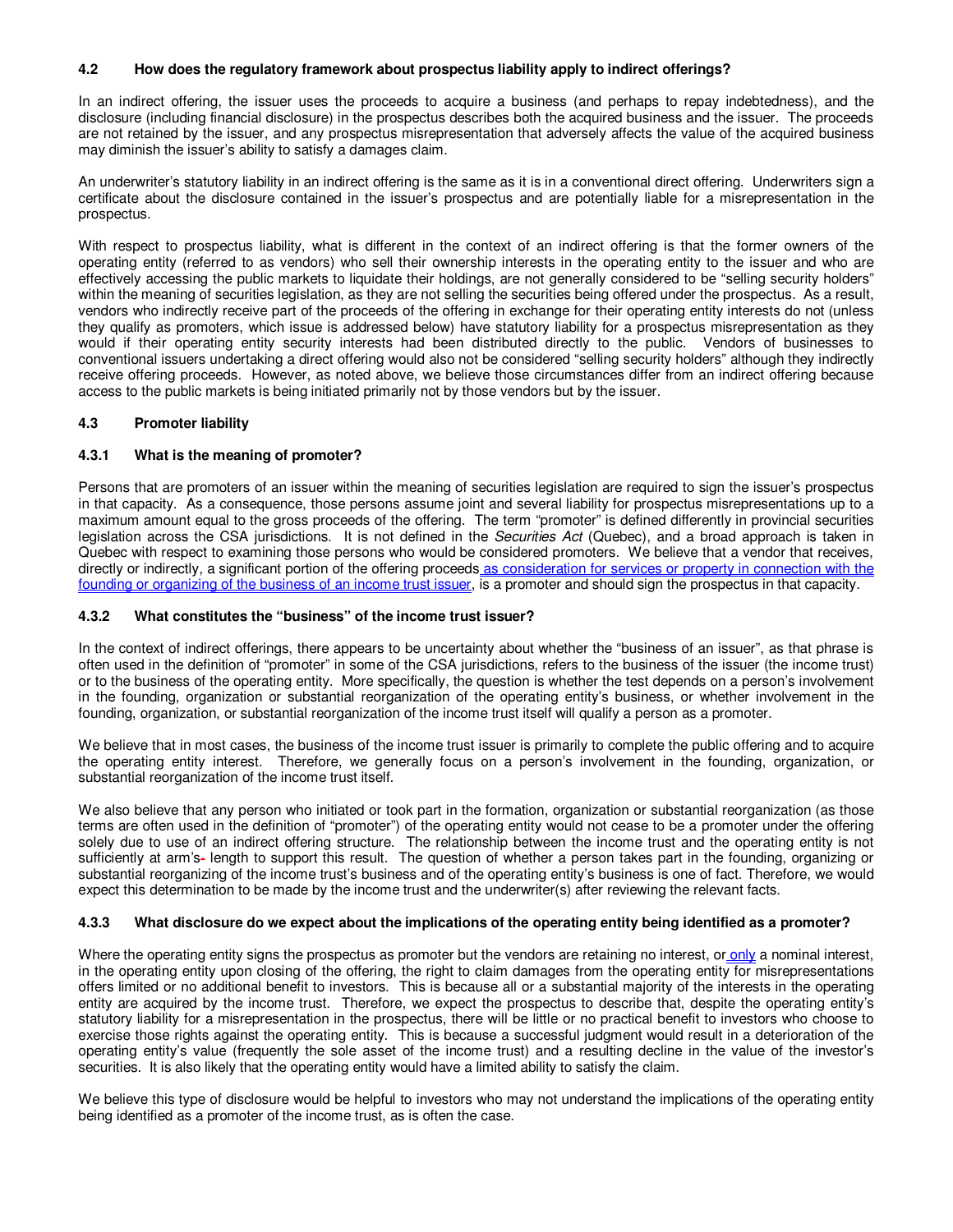Conversely, where the vendors retain a meaningful interest in the operating entity, the characterization of the operating entity as promoter will offer an additional benefit because the value in the operating entity held by vendors as their retained interest would be available to satisfy a damages claim without investors suffering a corresponding decline in the value of their securities of the income trust.

## **4.4 Contractual accountability**

#### **4.4.1 What accountability for prospectus disclosure is typically assumed by vendors through contractual arrangements?**

Our review of indirect offering prospectuses indicates that in situations where vendors have not signed the prospectus, they typically assume, by contract, responsibility for matters relating to the operating entity's business. Vendors typically provide representations and warranties about the operating entity and its business to the issuer under the agreement (the acquisition agreement) pursuant to which the vendors sell, and the issuer acquires, the operating entity interests. As well, in several indirect offerings, the vendors have provided a representation in the acquisition agreement about the absence of any misrepresentation in the prospectus (a prospectus representation).

## **4.4.2 What are our concerns about the application of the regulatory framework to indirect offerings?**

We are concerned that:

- (i) investors in indirect offering structures may not appreciate that there is not always a statutory right of action against the vendors as there would be in a direct offering if the vendors were considered "selling security holders",
- (ii) prospectus representations may not be given by vendors in circumstances where we would consider that representationthose representations to be appropriate, and
- (iii) prospectus disclosure of the vendors' representations and warranties, and limitations, in the acquisition agreement may not be sufficiently detailed or clearly set out to permit investors to understand the vendors' contractual accountability. , and
- (iv) the vendors' representations and warranties may not adequately address the potential loss of rights and remedies that securities legislation would provide to investors in a direct offering.

## **4.4.3 What disclosure do we expect about the accountability of the vendors?**

To address the concerns described in section 4.4.2, we expect prospectuses relating to indirect offerings, where part of the proceeds are being paid to vendors, to:

- (i) include a clear statement that investors may not have a direct statutory right of action against each vendor for a misrepresentation in the prospectus unless that vendor is a promoter or director of the issuer, or is otherwise required to sign the prospectus,
- (ii) include a detailed description of the vendors' representations, warranties and indemnities contained in the acquisition agreement (and any significant related limitations) and details about the negotiations (including the parties involved), together with a summary of these items in the summary section of the prospectus, and
- $(iii)$   $(iii)$  identify the acquisition agreement as a material contract and provide disclosure advising investors to review the terms of the acquisition agreement for a complete description of the vendors' representations, warranties and indemnities, and related limitations. and
- (iv) identify what measures have been implemented to provide investors with rights and remedies against the vendors in lieu of those afforded by securities legislation in a direct offering.

We also expect the summary of the relevant acquisition agreement provisions to include clear disclosure about the following:

- (i) the aggregate cash proceeds being paid to the vendors for the sale of their operating entity interests,
- (ii) the nature of the representations and warranties provided by the vendors, including any significant qualifications, and specifically whether a prospectus representation is provided,
- (iii) the period of time that the representations and warranties will survive after closing,
- (iv) any monetary limits on the vendors' indemnity obligations, and
- (v) any other limitations on, or qualifications to, the vendors' indemnity obligations, such as deductibles or other thresholds that preclude indemnity claims against the vendors that are not, individually or in the aggregate,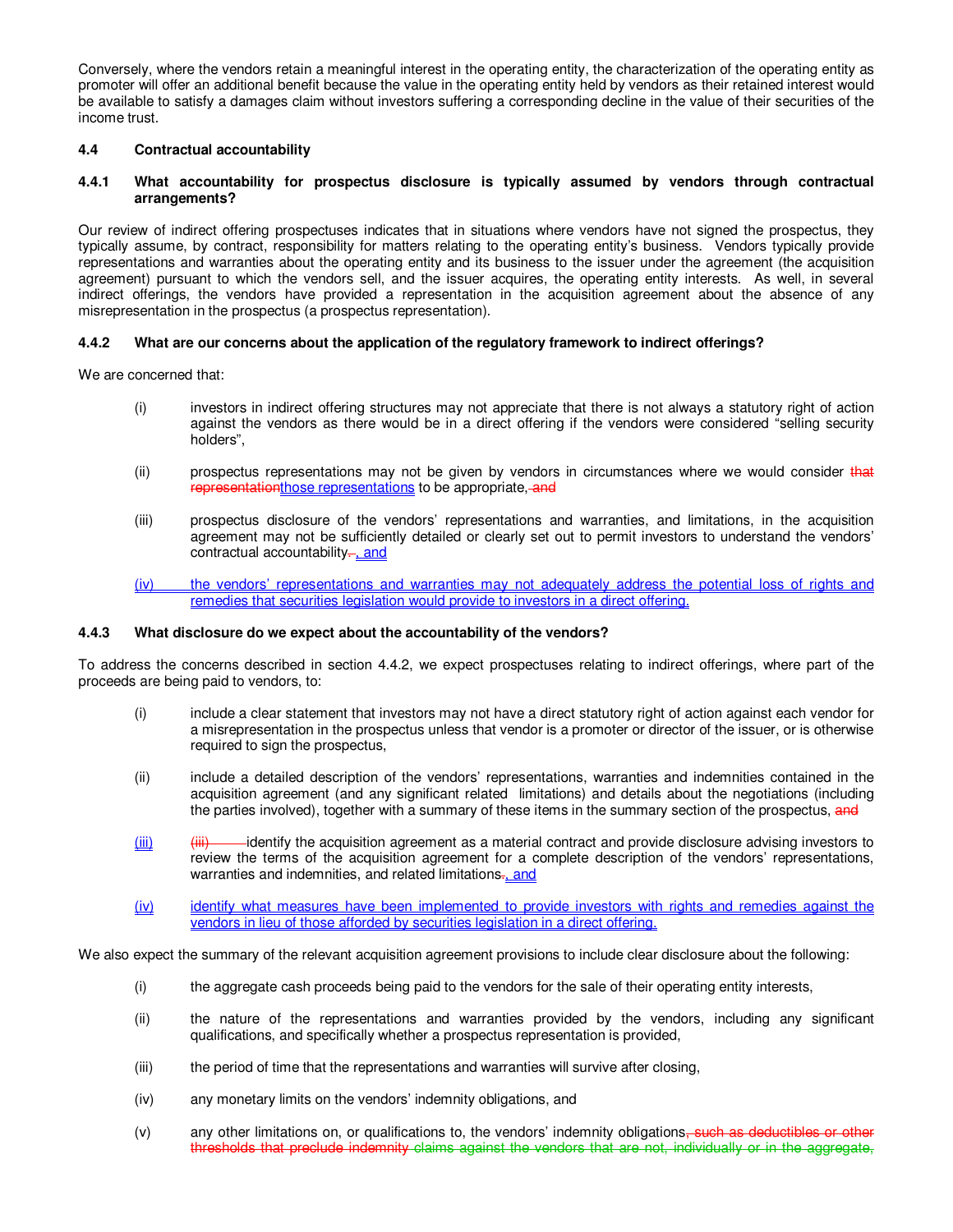#### above a certain value or provide that any such claim will exclude or deduct that value or another prescribed amount from the total indemnity claim.

We expect the summary of the acquisition agreement terms to provide investors with a clear description of the extent to which the vendors are supporting, with meaningful indemnities, the representations and warranties in favour of the issuer.

CSA staff may consider recommending against the issuance of a receipt for a prospectus if vendors receive cash proceeds from an indirect offering by selling their operating entity interests and do not take appropriate responsibility (directly or indirectly) for the information provided as a basis for the offering through the acquisition agreement, or as a result of signing the prospectus, or otherwise.

## 4.4.4 What are our concerns about the nature and extent of the representations and indemnities provided by **vendors in the acquisition agreement?**

Circumstances, including the nature of the operating entity and its business and the nature and extent of the vendors' interests (individually and in the aggregate) and their involvement in the operating entity, will affect the types of representations, warranties and indemnities that can reasonably be expected to be provided to the issuer by vendors in the context of an indirect offering.

Examples of circumstances where we have had concerns about vendors not taking this responsibility in the context of indirect offerings have included situations where:

- (i) certain vendors (active vendors), such as:
	- vendors that affect materially the control of the operating entity prior to the offering, and are involved in the offering process and/or the management or supervision of management of the operating entity prior to the offering,
	- vendors that influence (whether alone or in conjunction with others) the offering process, and
	- members of senior management of the operating entity

sell a substantial portion of their interest in the operating entity to the issuer on closing but do not

- a. sign the issuer's prospectus as promoter, or
- b. provide a prospectus representation in the acquisition agreement;
- (ii) a vendor's obligation to indemnify the issuer if the prospectus representation is untrue, is limited to an  $\frac{1}{4}$ small percentage ofamount less than the proceeds received by the vendor from the sale of the vendor's interest in the operating entity, and or is subject to a deductible or other threshold that precludes claims against the vendors that are not, individually or in the aggregate, above a certain value; and
- (iii) the vendor's responsibility for the information on which the offering is based is reduced unduly, having regard to the nature of the vendor's investment, as a result of the period during which claims may be asserted against the vendor for an untrue prospectus representation being significantly below the period in which claims may be asserted against the issuer for a prospectus misrepresentation.

If an active vendor's liability for an untrue representation in the acquisition agreement is conditional on the active vendor having knowledge of the inaccuracy, we expect that the active vendor would generally have a corresponding obligation to take reasonable steps to support the representation. For example, we would expect a non-management active vendor to make appropriate inquiries of management of the operating entity.

The CSA acknowledges that there may be constraints on the indemnities that certain vendors can provide and the survival period of those indemnities. In assessing whether the vendors have taken appropriate responsibility (directly or indirectly) for the information provided as a basis for the offering, we will generally assess the entire framework of representations, warranties and indemnities provided by the vendors as a group, as opposed to assessing each component or vendor individually. We believe this approach is consistent with the commercial realities within which the parties to those transactions allocate the risks and rewards of the transactions.

## **Part 5 - Sales and marketing materials**

## **5.1 What are our concerns about sales and marketing materials?**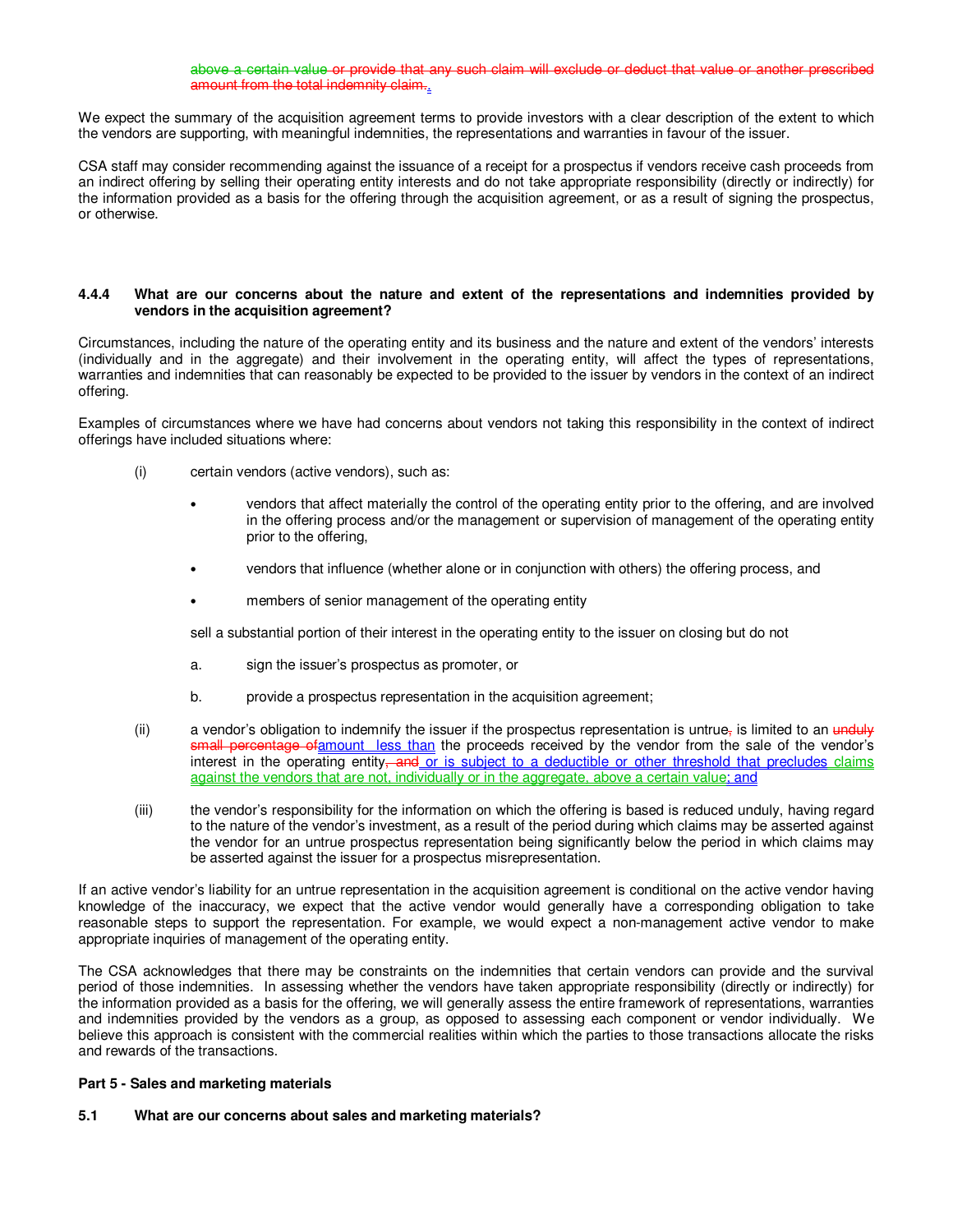Registrants often solicit interest from potential investors during the "waiting period" between the issuance of a receipt for a preliminary prospectus and the issuance of a receipt for the final prospectus, and in the period following the receipt for the final prospectus until the primary distribution is completed. Along with the distribution of the preliminary prospectus (or final prospectus, if then available) to potential investors, that process often involves the preparation and distribution of materials (such as green sheets) for the benefit of registered salespersons and banking group members. The information included in those materials is typically a simplified version of the disclosure in the preliminary (or final) prospectus, and must be limited to information included in, or directly derivable from the prospectus (the exceptions are information about the basic terms of comparable offerings and general market information not specific to the issuer).

Marketing materials used in the context of income trust offerings often include prominent reference to "yield". We are concerned that expressions of "yield" in those marketing materials may not be clearly understood, both because the term itself may have connotations or common usages that are not consistent with the attributes of income trust units and because the relationship between the "yield" described in the marketing materials and the information in the prospectus may not be clear.

"Yield" is generally used in the context of income trust offerings to refer to the return (other than a return of capital) that would be generated over a one-year period, as a percentage of the offering price of the units, if the amounts intended to be distributed by the income trust according to its distribution policy are so distributed.

## **5.2 What information do we expect the green sheets to contain?**

We are concerned that use of the term yield in these marketing materials may imply that the distribution entitlement is fixed. We expect expressions of "yield" to be accompanied by disclosure that, unlike fixed-income securities, there is no obligation of the income trust to distribute to unitholders any fixed amount, and reductions in, or suspensions of, cash distributions may occur that would reduce yield based on the offering price.

A related concern is that disclosure of a yield in marketing materials may cause confusion because yield is not typically disclosed in the prospectus. If marketing materials contain an expression of yield, we expect the statement to be tied to the prospectus disclosure (including, in particular, the pro forma presentation of distributable cash in the prospectus). Specifically, we expect expressions of yield in income trust offering marketing materials to be accompanied by disclosure indicating the proportion of the pro forma distributable cash (as set out in the prospectus) that the stated yield would represent.

In addition, if reference is made to tax efficiencies that may be realized on distributions (such as returns of capital to investors), we expect that disclosure to be clear and, to the extent practical, quantified. For example, the estimated "tax-free"deferred portion of distributions for the foreseeable period, and the tax implications, should be clearly stated or cross-referenced.

## **5.3 Do we expect income trusts to provide us with copies of their green sheets?**

Yes. We expect income trust issuers to provide copies of all green sheets to the securities regulatory authorities when filing the preliminary prospectus, together with separate documentation providing a clear and concise explanation of how the yield figure (if contained in the green sheet) is derived from the prospectus disclosure. In addition, we may request that additional sales and marketing materials used in connection with an income trust offering be provided.

## **Part 6 – Corporate governance**

**6.1 CEO/CFO certification, audit committees, and effective corporate governance**

We expect issuers to provide prospectus disclosure about how they will comply with the following instruments or their successors (note that the instruments are not in force in all jurisdictions):

(a) Multilateral Instrument 52-109 *Certification of Disclosure in Issuers' Annual and Interim Filings*,

(b) Multilateral Instrument 52-110 *Audit Committees*,

(c) Proposed National Policy 58-201 *Corporate Governance Guidelines*, and

(d) Proposed National Instrument 58-101 *Disclosure of Corporate Governance Practices*.

We remind issuers to look to the following sections of the above-noted instruments or the related companion policies for specific guidance about income trusts and other similar structures:

(a) part 4 of Companion Policy 52-109CP to Multilateral Instrument 52-109 *Certification of Disclosure in Issuers' Annual and Interim Filings*,

(b) section 1.2 of Companion Policy 52-110CP to Multilateral Instrument 52-110 *Audit Committees*, and (c) section 1.2 of Proposed National Policy 58-201 *Corporate Governance Guidelines*.

**6.2 Broader corporate law concerns**